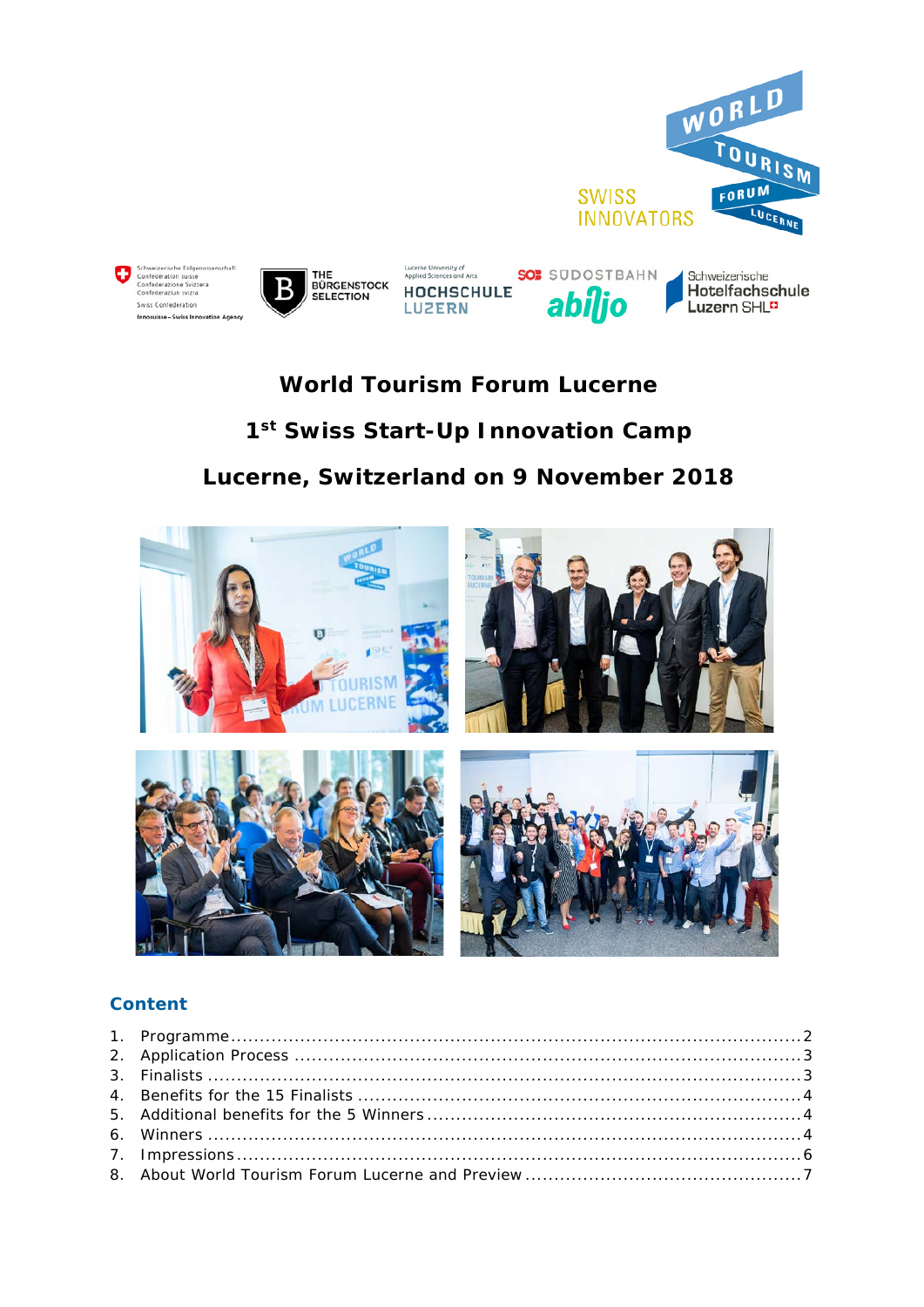

## <span id="page-1-0"></span>**1. Programme**

| 08.00-08.30<br>08.30-08.45 | Registration & morning coffee<br>Welcome & Introduction of World Tourism Forum Lucerne and<br>Innosuisse - Swiss Innovation Agency                                                                                                                                                                                                                                                                                                                                                                                                                                                                                                                                                                                                                                                                                                                                                                                                                                                                                                                                      |
|----------------------------|-------------------------------------------------------------------------------------------------------------------------------------------------------------------------------------------------------------------------------------------------------------------------------------------------------------------------------------------------------------------------------------------------------------------------------------------------------------------------------------------------------------------------------------------------------------------------------------------------------------------------------------------------------------------------------------------------------------------------------------------------------------------------------------------------------------------------------------------------------------------------------------------------------------------------------------------------------------------------------------------------------------------------------------------------------------------------|
| 08.45-10.45                | Elevator Pitches - Part I<br>Category Hospitality: Appetita - Capsule Hotel - Nexenic<br>Category Impact: KITRO - My Green Trip - INVOLI<br>Category Destination: Get Local - My-Mountains - The Trip Boutique                                                                                                                                                                                                                                                                                                                                                                                                                                                                                                                                                                                                                                                                                                                                                                                                                                                          |
| 10.45-11.15                | Networking Break                                                                                                                                                                                                                                                                                                                                                                                                                                                                                                                                                                                                                                                                                                                                                                                                                                                                                                                                                                                                                                                        |
| 11.15-12.30                | Elevator Pitches - Part II<br>Category Mobility: Jensong - Parquery - ShareyourBICAR<br>Category Transaction: re: spondelligent - RoomPriceGenie - WeWent                                                                                                                                                                                                                                                                                                                                                                                                                                                                                                                                                                                                                                                                                                                                                                                                                                                                                                               |
| 12.30-13.30                | Lunch                                                                                                                                                                                                                                                                                                                                                                                                                                                                                                                                                                                                                                                                                                                                                                                                                                                                                                                                                                                                                                                                   |
| 13.30-15.10                | Group A - Stimulus Sessions<br>Impact tourism: Empowering communities and creating new<br>destinations - Paras Loomba (Founder, Global Himalayan Expedition)<br>Social impact through technologies - Charoula Gkioka (Program<br>Manager, Social Responsibility, Amadeus)<br>Social impact through innovations: Crossing domains in a strategic way<br>$\overline{\phantom{a}}$<br>- Stephanie Kaudela-Baum (Professor, HSLU)<br>Group B - 1:1 Coaching Talks (for Start-Ups only)<br>Teamwork makes your dream work: Set yourself up for success by<br>building a high performing team - Elisabeth Stevens, Booking.com<br>From product/market-fit to scaling up - Markus Popp, Mühlemann &<br>$\overline{\phantom{0}}$<br>Popp Online Media<br>Growth Hacking: The 6 steps to customer development process -<br>$\overline{\phantom{a}}$<br>Jasper Mutsaerts, The Start-Up Coach<br>How to get sustainable investments? - Reto Ringger, Globalance Bank<br>$\overline{\phantom{a}}$<br>Pitching: How to get attention? - René Zeier, HSLU<br>$\overline{\phantom{a}}$ |
| 15.10-15.30<br>15.30-17.10 | Coffee Break<br>Group A - 1:1 Coaching Talks (for Start-Ups only)                                                                                                                                                                                                                                                                                                                                                                                                                                                                                                                                                                                                                                                                                                                                                                                                                                                                                                                                                                                                       |
|                            | Group B - Stimulus Sessions<br>Group C - Entrepreneurship as part of the new tourism strategy<br>(hosted by the State Secretariat for Economic Affairs, SECO)                                                                                                                                                                                                                                                                                                                                                                                                                                                                                                                                                                                                                                                                                                                                                                                                                                                                                                           |
| 17.10-17.30                | Start-Up Innovation Award & Final Word                                                                                                                                                                                                                                                                                                                                                                                                                                                                                                                                                                                                                                                                                                                                                                                                                                                                                                                                                                                                                                  |

17.30–18.30 Networking Apéro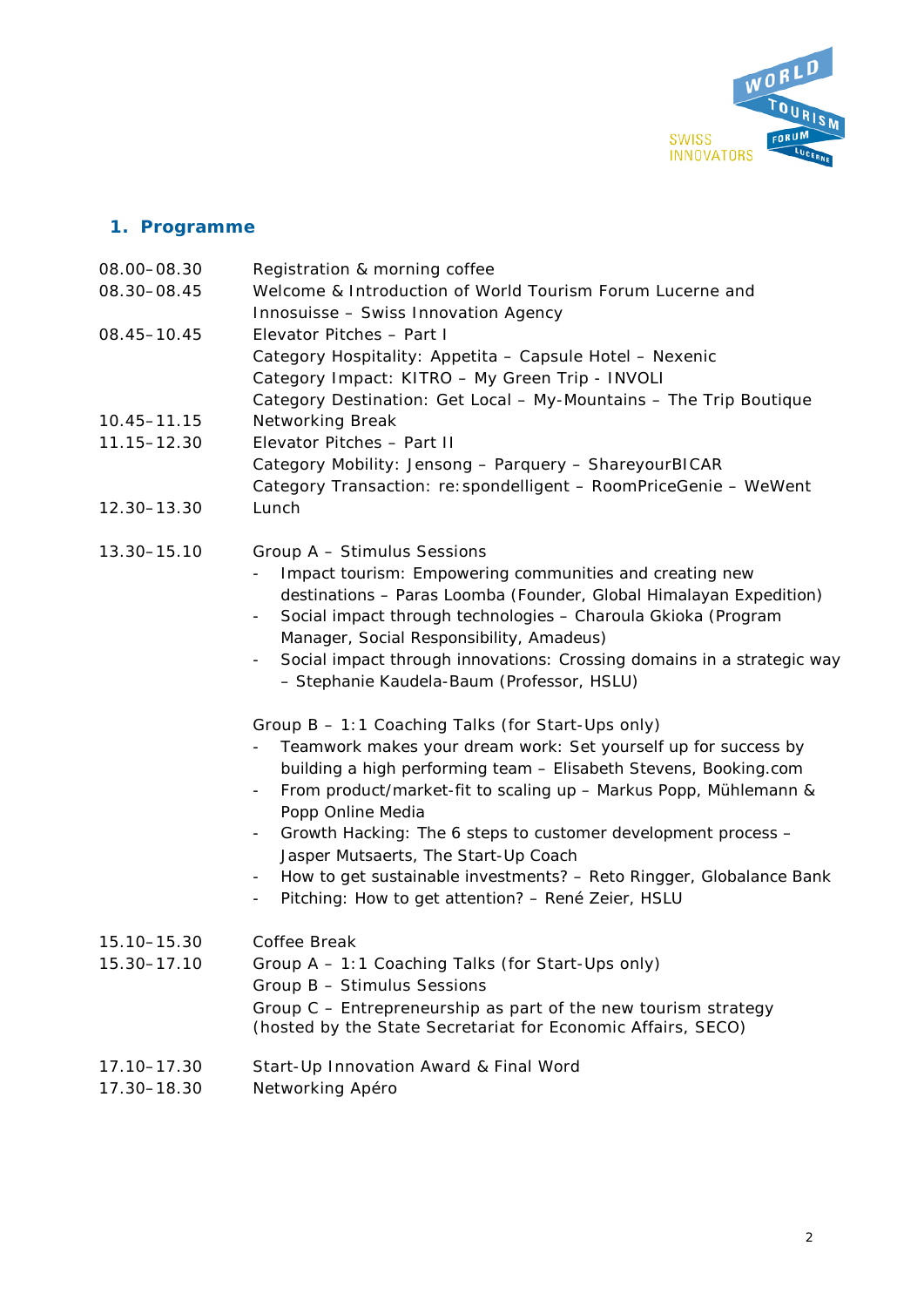

## <span id="page-2-0"></span>**2. Application Process**

6 August - 23 September 2018 Submission open for start-ups



24 September - 19 October 2018 Evaluation of start-up applications and selection of finalists

22 October - 2 November 2018 Invitation of the best 3 start-ups per category to the Swiss Start-Up Innovation Camp in Lucerne



9 November 2018 Swiss Start-Up Innovation Camp 2018



## <span id="page-2-1"></span>**3. Finalists**







**Capsule hotel** 





NEXENIC











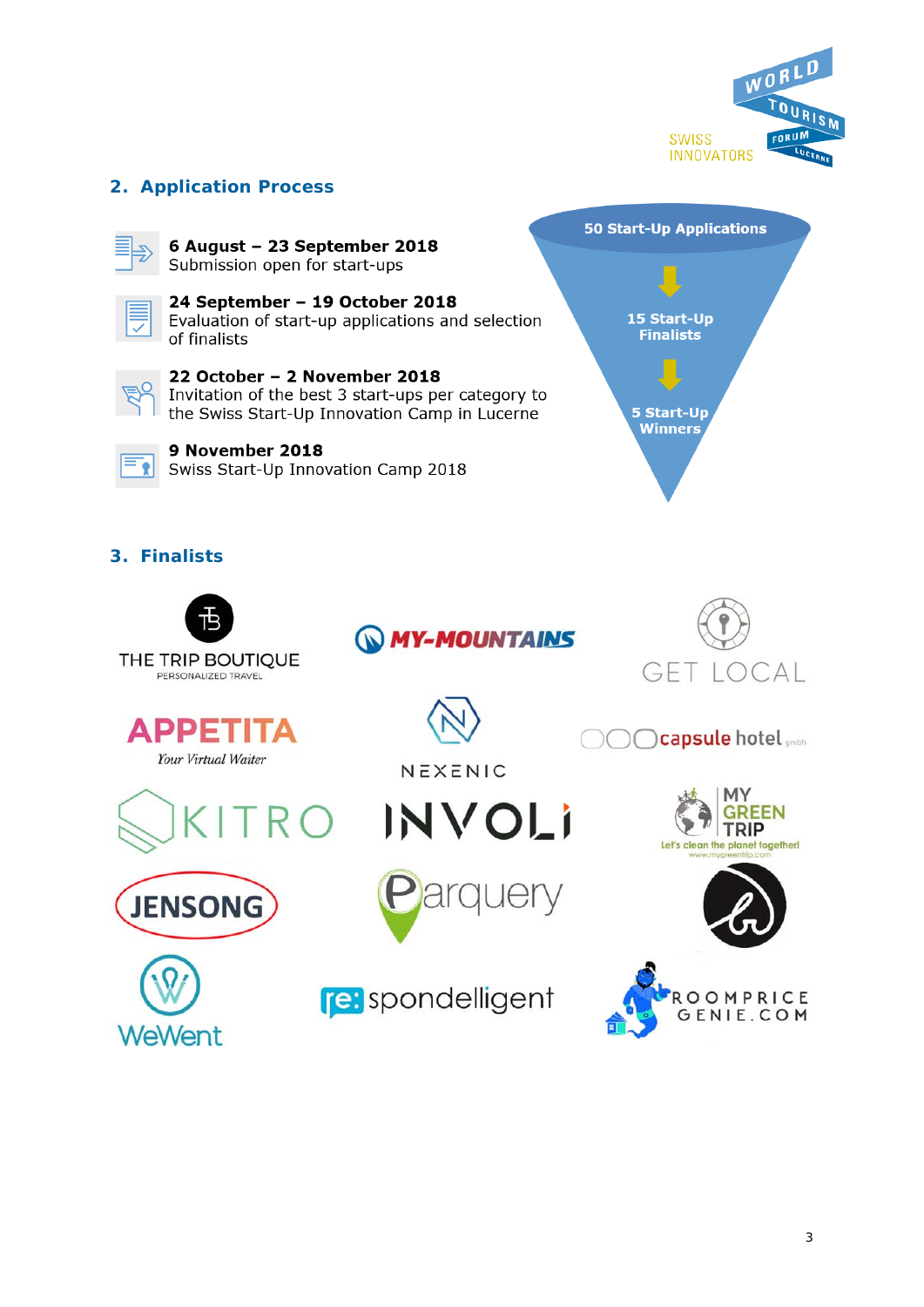

## <span id="page-3-0"></span>**4. Benefits for the 15 Finalists**

|                         | WORLD          |
|-------------------------|----------------|
| wtfl<br>INNOVATION      | <b>TOURIEW</b> |
| <b>FINALIST</b><br>2018 |                |

- Present your business model to the jury, industry executives, media and investors at the first Swiss Start-Up Innovation Camp
- Attend 1:1 Coaching Talks to grow as young entrepreneur and receive valuable advice from renowned business leaders
- Benefit from a unique networking platform
- Become part of the Alumni Network of WTFL Innovators with regular meetings
- Participate at World Tourism Forum Lucerne 2019 in Switzerland for a special price

#### <span id="page-3-1"></span>**5. Additional benefits for the 5 Winners**



- Swiss Start-Up Innovation Award of CHF 5'000
	- Coaching programme with an experienced industry executive over the next 2 years
	- Free participation at World Tourism Forum Lucerne 2019 in Switzerland (1-3 May)

#### <span id="page-3-2"></span>**6. Winners**

#### Category Destination **The Trip Boutique (Zurich)**

Planning a trip? The Trip Boutique is your personal travel assistant. We help you save hours of travel research with fully personalized travel guides. Curated by experts, tailored to you. [www.thetripboutique.co](http://www.thetripboutique.co/)



#### Category Hospitality **Appetita (Zurich)**

APPETITA is a virtual server who ends needless waiting and streamlines service. Available instantly via any smartphone, APPETITA is always there for guests with detailed answers, effortless ordering, and secure payments. [www.appetita.ch](http://www.appetita.ch/)

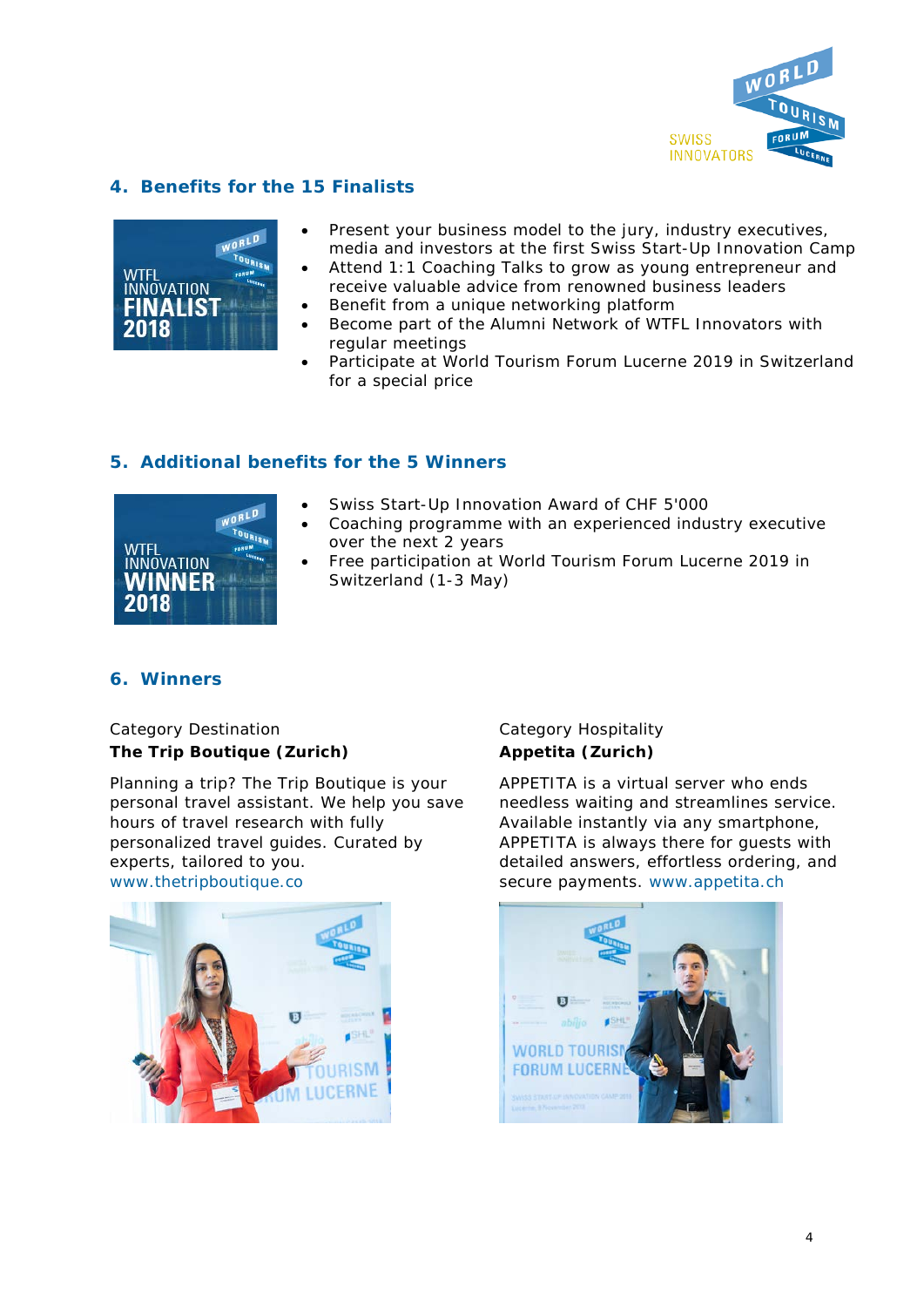

## Category Impact **KITRO (Zurich)**

KITRO is the first fully automated food waste management solution, empowering canteens, hotels and restaurants to reduce their food costs and wasted resources. [www.kitro.ch](http://www.kitro.ch/)



## Category Transaction **RoomPriceGenie (Zug)**

RoomPriceGenie is a new kind of revenue management software that makes dynamic pricing simple and affordable even for smaller hotels. [www.roompricegenie.com](http://www.roompricegenie.com/)



## Category Mobility **Share your BICAR (Bubikon)**

Share your BICAR sells a new electric mobility solution with a unique emission free vehicle, the BICAR, optimized for short distances in and around cities. [www.shareyourbicar.com](http://www.shareyourbicar.com/)



## Public Prize Winner **INVOLI (Renens)**

Involi offers the ultimate solution for the integration of drones into air traffic. Allowing drones to fly in a safe way will completely change our way of travelling (drone taxi) and moving goods (drone delivery). [www.involi.com](http://www.involi.com/)

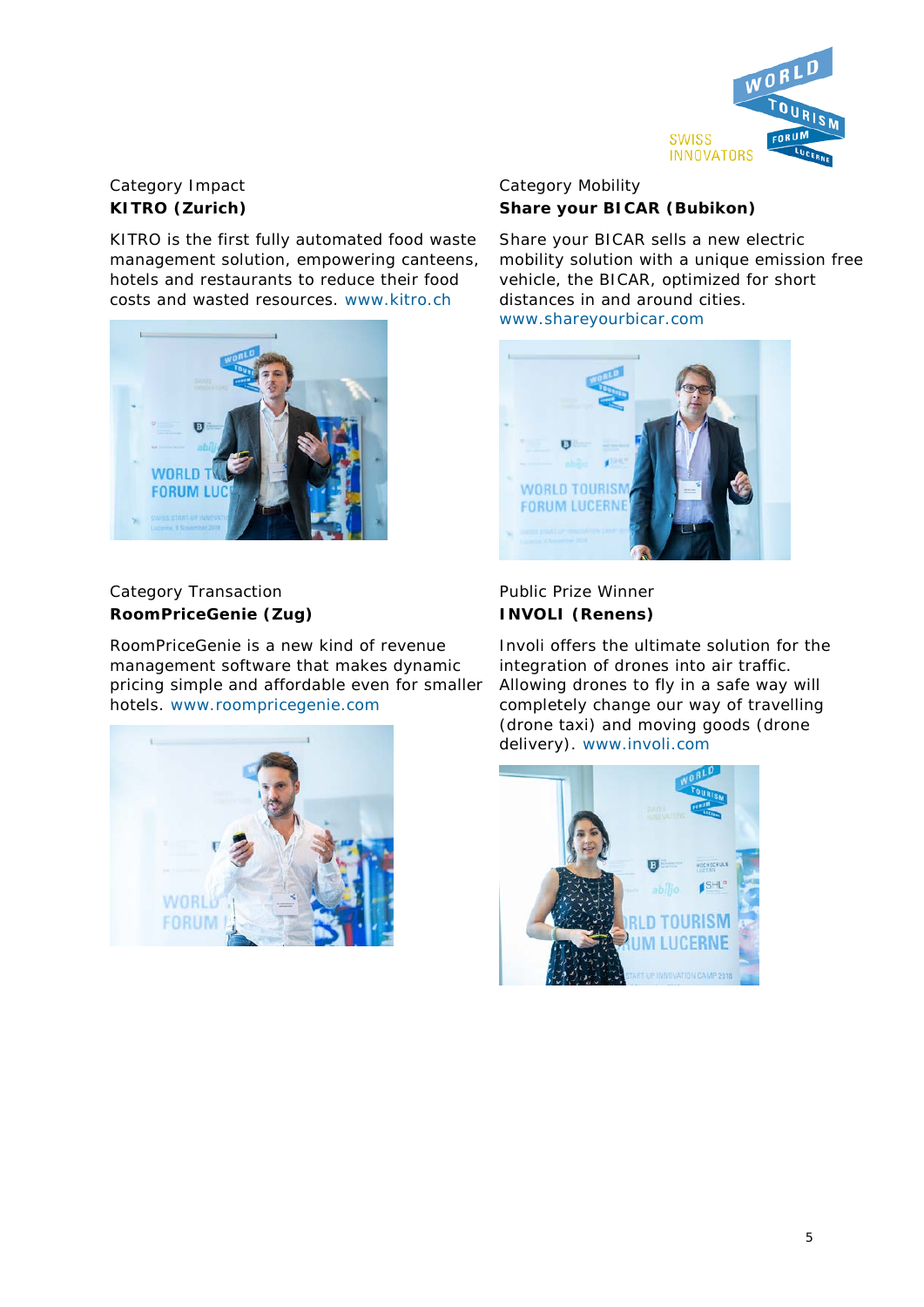# **7. Impressions**



<span id="page-5-0"></span>